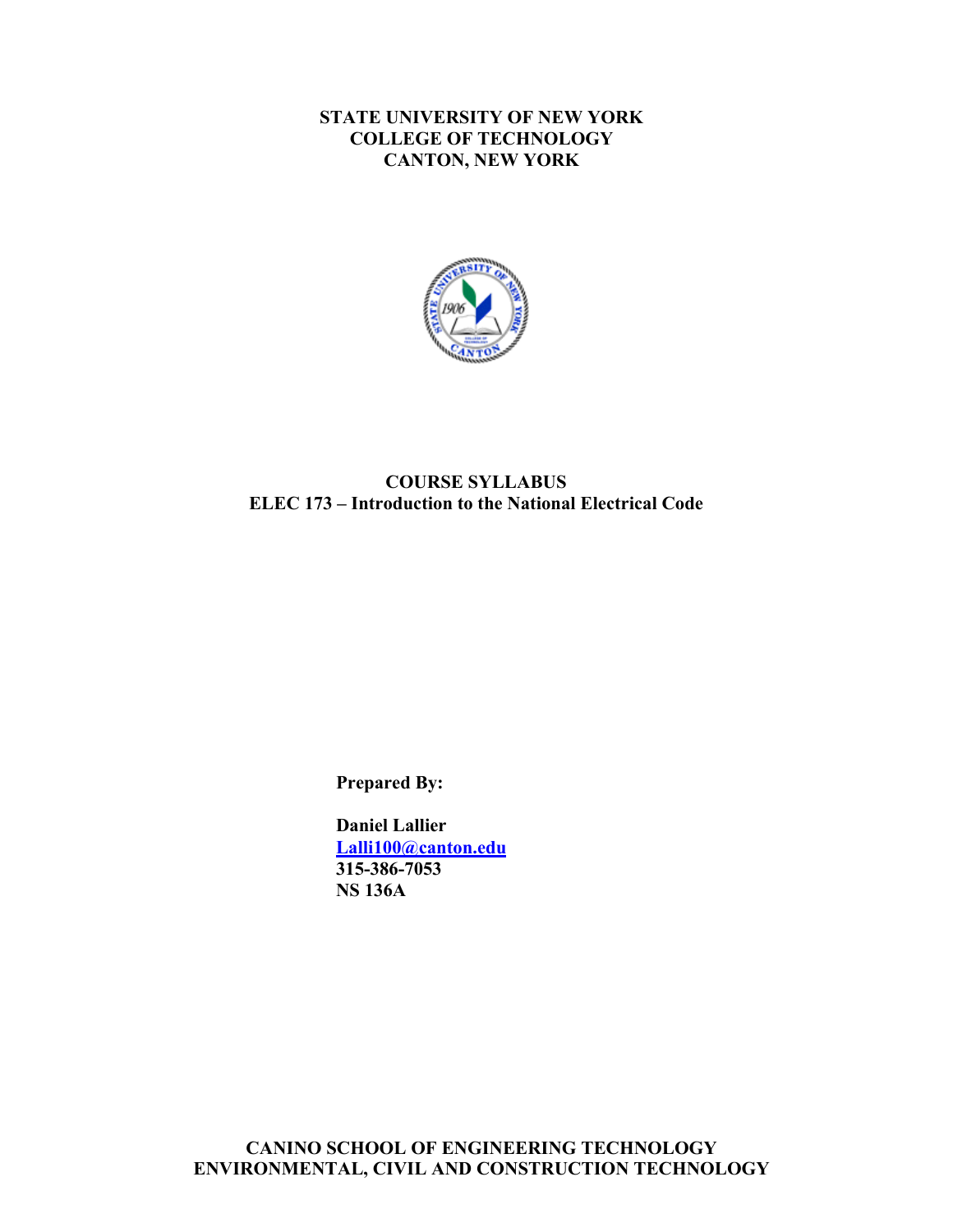**A. TITLE:** Introduction to the National Electrical Code

## **B.** ! **COURSE NUMBER:** ELEC173

#### I **C.** ! **CREDIT HOURS: (Hours of Lecture, Laboratory, Recitation, Tutorial, Activity)**

 **# Lab Hours: per week # Credit Hours:** 3 **# Lecture Hours:** 3 **per week Other: per week** 

 **Course Length:** 15 **Weeks** 

### **D.** ! **WRITING INTENSIVE COURSE**: NO

**E.** ! **COURSE LENGTH:** (15 weeks)

#### **F.** ! **SEMESTER(S) OFFERED: Fall Semester**

# **G.** ! **HOURS OF LECTURE, LABORATORY, RECITATION, TUTORIAL, ACTIVITY:**

2 – 1.25 Hour Lectures Per Week

 **H. CATALOG DESCRIPTION:** This course will cover the basics of understanding the National Electrical Code, with electrical drawing illustrations. Topics include circuit, overcurrent protection devices, box and wire sizing, with service entrance design. A final project will include a residential electrical design in accordance with the National Electric Code.. Certificate/ AAS Elective Credit.

### **I.** ! **PRE-REQUISITES/CO-REQUISITES:** None

### **J.** ! **GOALS (STUDENT LEARNING OUTCOMES):**

By the end of this course, the student will be able to:

| <b>Course Objective</b>                                                                                                    | <b>Institutional SLO</b> |
|----------------------------------------------------------------------------------------------------------------------------|--------------------------|
| a. Apply NEC references to installation practices                                                                          | <b>Professional</b>      |
|                                                                                                                            | Competence               |
|                                                                                                                            |                          |
| b. Identify electrical symbols with architectural scale<br>applications for electrical blueprint reading                   | <b>Critical Thinking</b> |
| c. Apply calculated loads of a residential dwelling for sizing                                                             | <b>Critical Thinking</b> |
| service entrances                                                                                                          | <b>Prof. Competence</b>  |
| d. Apply skills for residential house electrical system design<br>as per NEC specifications with material list and pricing | <b>Critical Thinking</b> |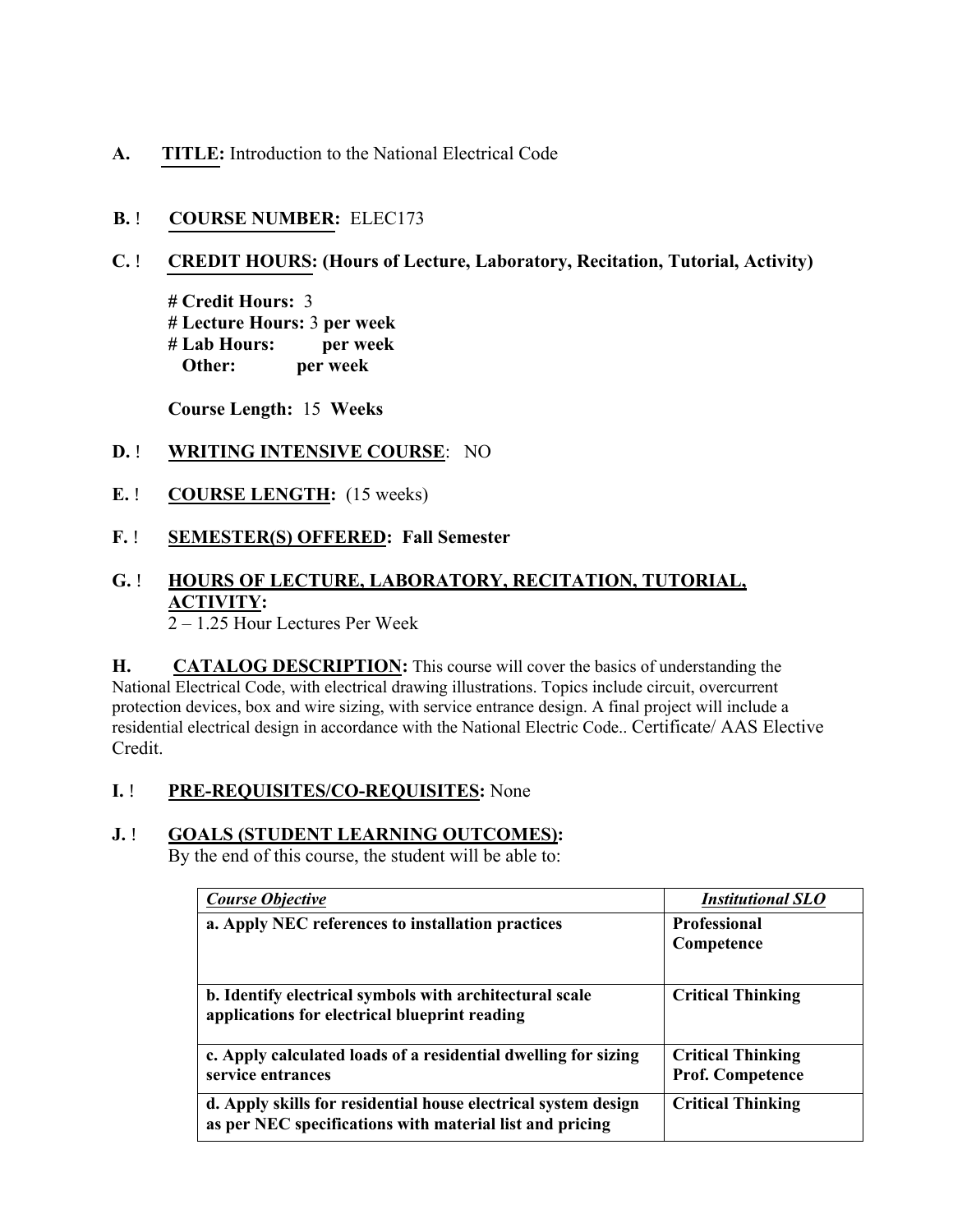- **K. TEXTS:** Miller, Charles (2015). *Illustrated Guide to the National Electrical Code* 6E. Clifton Park, NY: Delmar/Cengage
- **L. REFERENCES:** NFPA. *NFPA 70 National Electrical Code 2014*. Quincy, Ma: NFPA
- **M.** ! **EQUIPMENT:** Architectural Scale
- **N.** ! **GRADING METHOD: A-F**

### **O.** ! **MEASUREMENT CRITERIA/METHODS:**

- Exams (Hourly/Final):  $20\%$
- Quizzes: 30%
- Homework Assignments:  $40\%$
- Participation/Attendance: 10%
- (May be modified by instructor)

## **P. DETAILED COURSE OUTLINE:**

- I. ! Introduction to NEC
	- 1) History
	- 2) Listing /Labeling for Product Standards
	- 3) How to navigate the code book
- II<sup>I</sup>. Definitions
	- A. Code terminology

### III. ! Boxes and Enclosures

- A. Box Fill Calculations
- B. General Installation
- C. Box/Luminaire Support

### IV. ! Cables

- 1) General Installation
- 2) Conductor Identification
- 3) Grounded Conductors
- 4) Underground Installation

### V. ! Raceways and Conductors

- 1) General Descriptions
- 2) Types and Uses
- VI. ! General Provisions
	- A. Electrical Floor Plan (Blueprint)
	- B. Branch Circuits